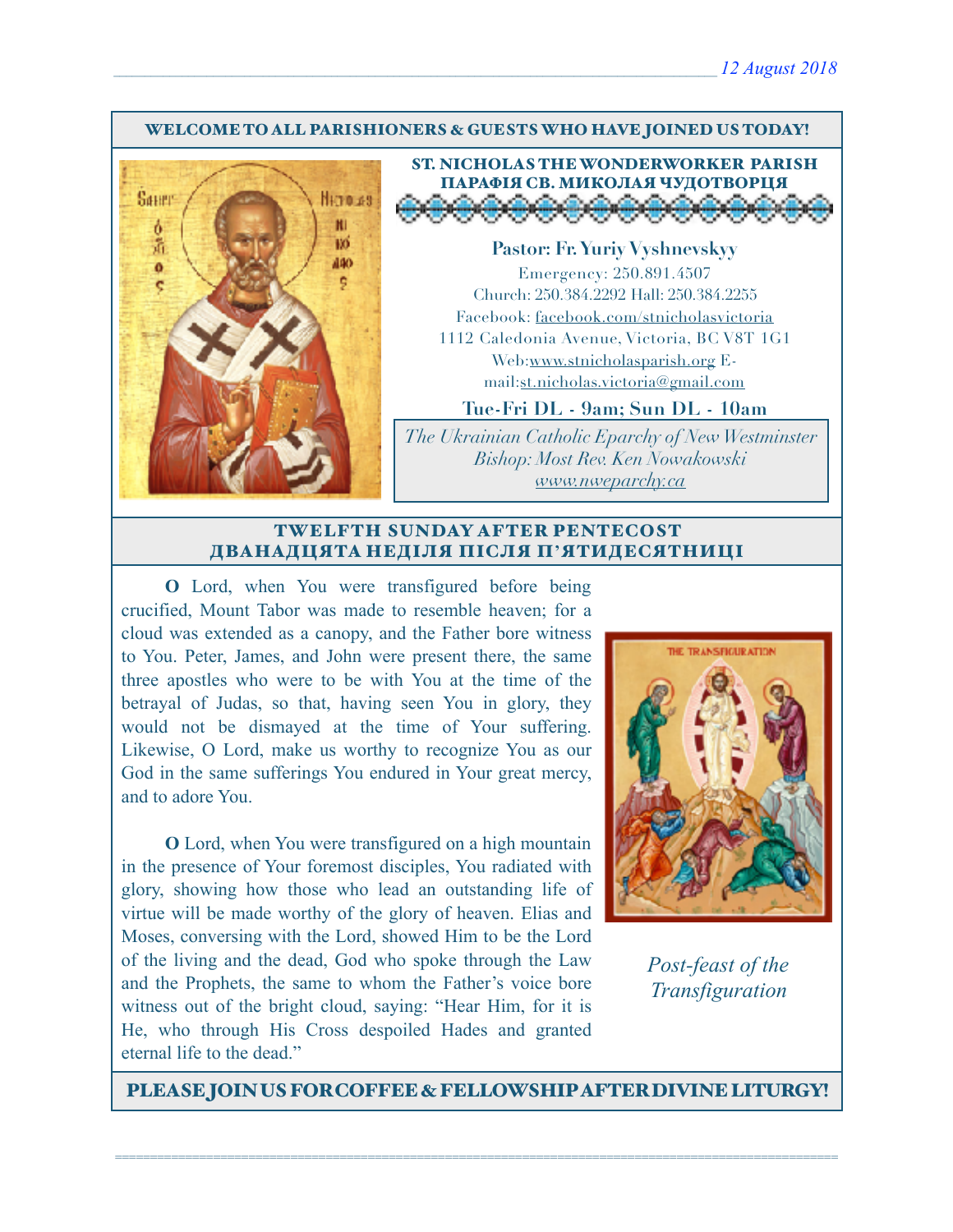| <b>SUNDAY HYMNS</b>                                                                                                                                                                                                                                                                                                                                                                                                                                                                                                                                                                                                                                                                                                                                                                                                                                                                                                                                                                                                                                          |                 |                                                                         |                                                                         |                          |  |  |
|--------------------------------------------------------------------------------------------------------------------------------------------------------------------------------------------------------------------------------------------------------------------------------------------------------------------------------------------------------------------------------------------------------------------------------------------------------------------------------------------------------------------------------------------------------------------------------------------------------------------------------------------------------------------------------------------------------------------------------------------------------------------------------------------------------------------------------------------------------------------------------------------------------------------------------------------------------------------------------------------------------------------------------------------------------------|-----------------|-------------------------------------------------------------------------|-------------------------------------------------------------------------|--------------------------|--|--|
| <b>OPENING HYMN</b>                                                                                                                                                                                                                                                                                                                                                                                                                                                                                                                                                                                                                                                                                                                                                                                                                                                                                                                                                                                                                                          |                 | Гора Таворська / Upon Mount Tabor pg. 224-226                           |                                                                         |                          |  |  |
| <b>COMMUNION HYMN</b>                                                                                                                                                                                                                                                                                                                                                                                                                                                                                                                                                                                                                                                                                                                                                                                                                                                                                                                                                                                                                                        |                 | Тіло Христове / Let me Receive You, O Christ pg. 258-259                |                                                                         |                          |  |  |
| <b>CLOSING HYMN</b>                                                                                                                                                                                                                                                                                                                                                                                                                                                                                                                                                                                                                                                                                                                                                                                                                                                                                                                                                                                                                                          |                 |                                                                         | Як Славен / How Glorious is Our God in Sion - (Anthology pg. 962-963)   |                          |  |  |
| Please join us today in singing our Sunday hymns!                                                                                                                                                                                                                                                                                                                                                                                                                                                                                                                                                                                                                                                                                                                                                                                                                                                                                                                                                                                                            |                 |                                                                         |                                                                         |                          |  |  |
| <b>SUNDAY &amp; DAILY SCHEDULE</b>                                                                                                                                                                                                                                                                                                                                                                                                                                                                                                                                                                                                                                                                                                                                                                                                                                                                                                                                                                                                                           |                 |                                                                         |                                                                         |                          |  |  |
| <b>SUNDAY, August 12</b>                                                                                                                                                                                                                                                                                                                                                                                                                                                                                                                                                                                                                                                                                                                                                                                                                                                                                                                                                                                                                                     |                 |                                                                         | Divine Liturgy - for the Parishioners of St Nicholas Parish<br>10:00 AM |                          |  |  |
| <b>MONDAY, August 13</b>                                                                                                                                                                                                                                                                                                                                                                                                                                                                                                                                                                                                                                                                                                                                                                                                                                                                                                                                                                                                                                     |                 | <b>NO SERVICESS</b>                                                     |                                                                         |                          |  |  |
| <b>TUESDAY, August 14</b>                                                                                                                                                                                                                                                                                                                                                                                                                                                                                                                                                                                                                                                                                                                                                                                                                                                                                                                                                                                                                                    |                 | <b>NO SERVICESS</b>                                                     |                                                                         |                          |  |  |
| <b>WEDNESDAY, August 15</b>                                                                                                                                                                                                                                                                                                                                                                                                                                                                                                                                                                                                                                                                                                                                                                                                                                                                                                                                                                                                                                  |                 | <b>NO SERVICESS</b>                                                     |                                                                         |                          |  |  |
| <b>THURSDAY, August 16</b>                                                                                                                                                                                                                                                                                                                                                                                                                                                                                                                                                                                                                                                                                                                                                                                                                                                                                                                                                                                                                                   |                 |                                                                         | <b>NO SERVICESS</b>                                                     |                          |  |  |
| FRIDAY, August 17                                                                                                                                                                                                                                                                                                                                                                                                                                                                                                                                                                                                                                                                                                                                                                                                                                                                                                                                                                                                                                            |                 |                                                                         | <b>NO SERVICESS</b>                                                     |                          |  |  |
| <b>SATURDAY, August 18</b>                                                                                                                                                                                                                                                                                                                                                                                                                                                                                                                                                                                                                                                                                                                                                                                                                                                                                                                                                                                                                                   |                 |                                                                         | <b>NO SERVICESS</b>                                                     |                          |  |  |
| <b>SUNDAY, August 19</b>                                                                                                                                                                                                                                                                                                                                                                                                                                                                                                                                                                                                                                                                                                                                                                                                                                                                                                                                                                                                                                     |                 | Divine Liturgy - for the Parishioners of St Nicholas Parish<br>10:00 AM |                                                                         |                          |  |  |
| Please Note: to request a Divine Liturgy for a special intention, please see Fr. Yuriy to arrange for it!                                                                                                                                                                                                                                                                                                                                                                                                                                                                                                                                                                                                                                                                                                                                                                                                                                                                                                                                                    |                 |                                                                         |                                                                         |                          |  |  |
| <b>SUNDAY EPISTLE READERS</b>                                                                                                                                                                                                                                                                                                                                                                                                                                                                                                                                                                                                                                                                                                                                                                                                                                                                                                                                                                                                                                |                 |                                                                         |                                                                         |                          |  |  |
| <b>DATE</b>                                                                                                                                                                                                                                                                                                                                                                                                                                                                                                                                                                                                                                                                                                                                                                                                                                                                                                                                                                                                                                                  | <b>READING</b>  | <b>UKRAINIAN</b>                                                        |                                                                         | <b>ENGLISH</b>           |  |  |
| <b>SUNDAY, August 12</b>                                                                                                                                                                                                                                                                                                                                                                                                                                                                                                                                                                                                                                                                                                                                                                                                                                                                                                                                                                                                                                     | 1 Cor. 15:1-11  | Yuliya Pelekhata<br>Darryl Huculak                                      |                                                                         |                          |  |  |
| <b>SUNDAY, August 19</b>                                                                                                                                                                                                                                                                                                                                                                                                                                                                                                                                                                                                                                                                                                                                                                                                                                                                                                                                                                                                                                     | 1 Cor. 16:13-24 |                                                                         | Dmytro Maksymiv                                                         | Graciela Spaciuk-Schwarz |  |  |
| <b>SUNDAY, August 26</b>                                                                                                                                                                                                                                                                                                                                                                                                                                                                                                                                                                                                                                                                                                                                                                                                                                                                                                                                                                                                                                     | 2 Cor. 1:21-2:4 |                                                                         | Kateryna Yaremyn                                                        | William Vanderven        |  |  |
| <b>SUNDAY, September 2</b>                                                                                                                                                                                                                                                                                                                                                                                                                                                                                                                                                                                                                                                                                                                                                                                                                                                                                                                                                                                                                                   | 2 Cor. 4:6-15   |                                                                         | Glikeria Iwanuck                                                        | Marian Chalifoux         |  |  |
| Thank you, Epistle readers, for your service in proclaiming God's Word!                                                                                                                                                                                                                                                                                                                                                                                                                                                                                                                                                                                                                                                                                                                                                                                                                                                                                                                                                                                      |                 |                                                                         |                                                                         |                          |  |  |
| <b>2018 PARISH COUNCIL EXECUTIVE</b>                                                                                                                                                                                                                                                                                                                                                                                                                                                                                                                                                                                                                                                                                                                                                                                                                                                                                                                                                                                                                         |                 |                                                                         | PASTORAL MINISTRY & HOLY MYSTERIES                                      |                          |  |  |
| SECRETARYRichard DeMerchant - 250.893.3484<br>BAPTISMSby appointment<br>MARRIAGESsix months notice should<br>FINANCIAL SECRETARYDavid Newberry - 250.598.8197<br>be given to the parish priest, and he should be<br>FUNDRAISING/HALL RENTALRobert Herchak - 250.386.7872<br>contacted before any other arrangements are made<br>MAINTENANCEMurray Chapman - 250.658.4769<br>FUNERALSby appointment<br>LITURGICAL COMMITTEEMotria Koropecky - 250.658.3051<br>MEMBER AT LARGECindy Lazaruk - 778.677.9072<br>Bequests & Wills: Leaving a bequeath is a process of giving a donation through your will. It is<br>simply a distribution from your estate to a charitable organization through your last will and testament. It<br>can be as small or as large a donation as you wish. It is important that you talk to your lawyer about the<br>process. In your kindness please remember St Nicholas the Wonderworker Ukrainian Catholic Church in<br>your bequeath and will. If anyone wishes to make such a bequeath in their will, the following clause may |                 |                                                                         |                                                                         |                          |  |  |
| be included or added to a will: "I give, devise, and bequeath to St Nicholas the Wonderworker Ukrainian<br>Catholic Parish - 1112 Caledonia Avenue, Victoria BC, V8T 1G1, the sum of \$ (or % of my<br>estate), to be used for the benefit of the parish and it's pastoral activities."                                                                                                                                                                                                                                                                                                                                                                                                                                                                                                                                                                                                                                                                                                                                                                      |                 |                                                                         |                                                                         |                          |  |  |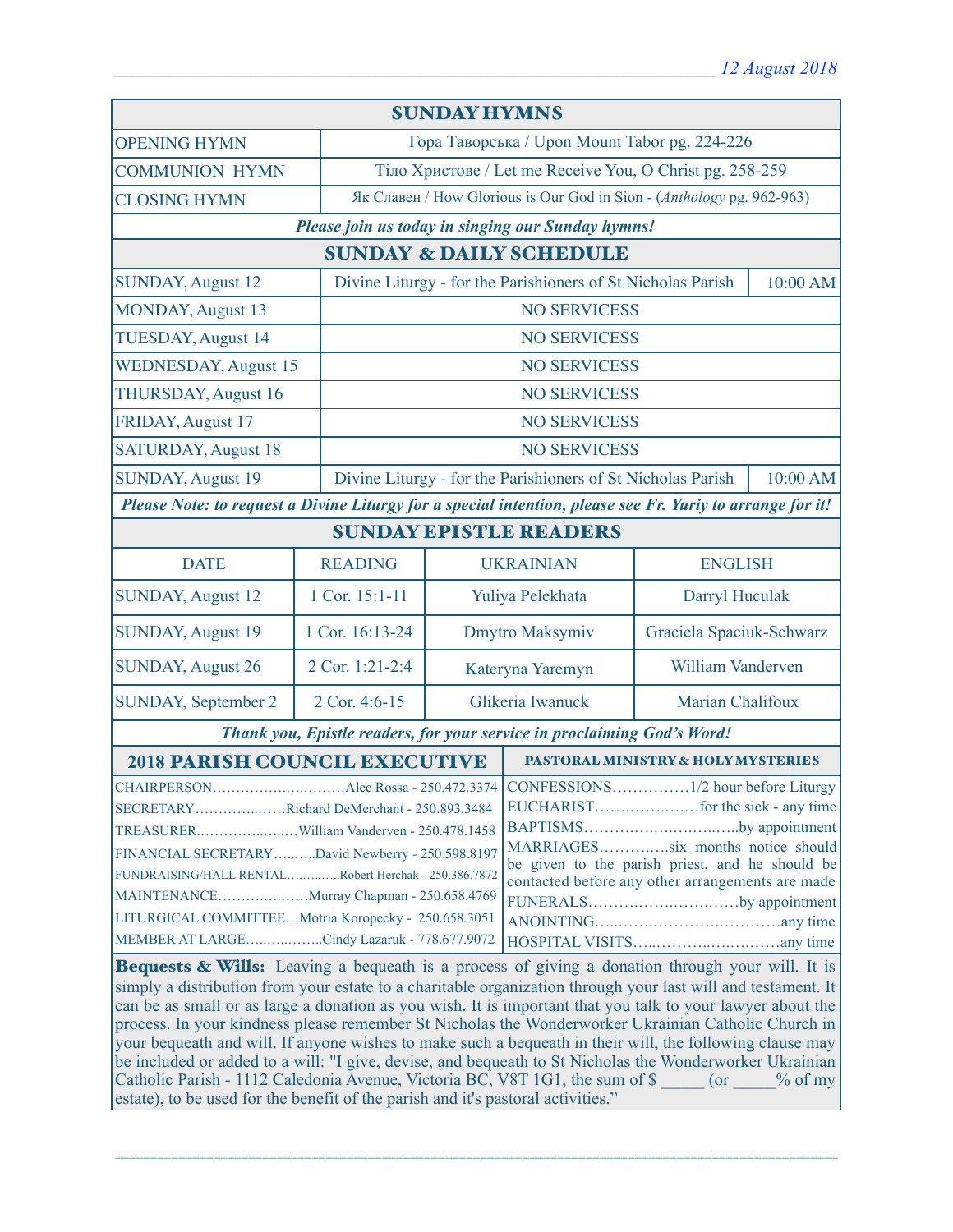### **Vibrant Parish Prayer**

**O** God, Creator of Heaven and Earth! Because of your indescribable love for us, you sent your Only-Begotten Son, Our Lord and Saviour, Jesus Christ - The Way, The Truth, and The Life and our Salvation. In His name, we turn to You. Strengthen our hearts and minds in Christian love and in unity of purpose as we strive to build a Vibrant Parish. Give us the grace to model our lives according to the Word of God. Instill in us the desire to pray and to celebrate the Holy Mysteries as one Christian Family in our Parish Community. Inspire us to follow Your great command to be a servant to the less fortunate among us! Grant this, O Lord, through the mercies and love for mankind of Your Only-Begotten Son with whom You are blessed, together with Your All-Holy, Good and Life-Giving Spirit, now and forever and ever. Amen!



## **St. Nicholas Parish**

**A Place To Encounter The Living Christ** Through the word, the Holy Mysteries & Prayer, Serving One's Neighbor, Leadership Fostering & Serving Unity and Missionary Spirit (His Beatitude Sviatoslav)



#### **Молитва Живої Парафії**

**Г**осподи Ісусе Христе, Пастирю Добрий, як колись Ти пригорнув заблуканих овечок, щоб вони пізнали Твій голос і були Твоїм стадом, так і сьогодні глянь ласкаво з небесних висот на нашу парафію та зішли на неї Твого Святого Духа, щоб вона була місцем пізнання радості Доброї Новини. Скріплюй нас Твоєю присутністю та єднай нас кожночасно в молитві. Даруй нам духа служіння ближньому, щоб у нашій парафії кожний міг зустріти Тебе, милостивого Бога. Благослови наш духовний провід Твоєю мудрістю і дай, щоб ніхто з нас не шкодував ні часу, ні талантів, ні матеріальних дібр для розбудови Твого царства. Єднай нас у мирі та злагоді, щоб ми були Твоєю спільнотою любові. Всели в нас місійного духа, щоб ми стали тим світилом євангельського слова, молитви і добрих діл, що кличе кожного до участі в Божественному житті, щоб славилося, Спасе, Твоє Ім'я з безначальним Твоїм Отцем та пресвятим, благим і животворящим Твоїм Духом нині, і повсякчас, і на віки віків. Амінь.

# DIVINE LITURGY PROPERS

*The Divine Liturgy - An Anthology for Worship: Liturgy - pg. 270-318; propers - pg. 337, 875 The Liturgy prescribed for today is that of St. John Chrysostom.* 

### **Antiphon 1**

=======================================================================================================

*Verse:* Shout to the Lord, all the earth, sing now to His name, give glory to His praise. **Refrain:** Through the prayers of the Mother of God, O Saviour, save us.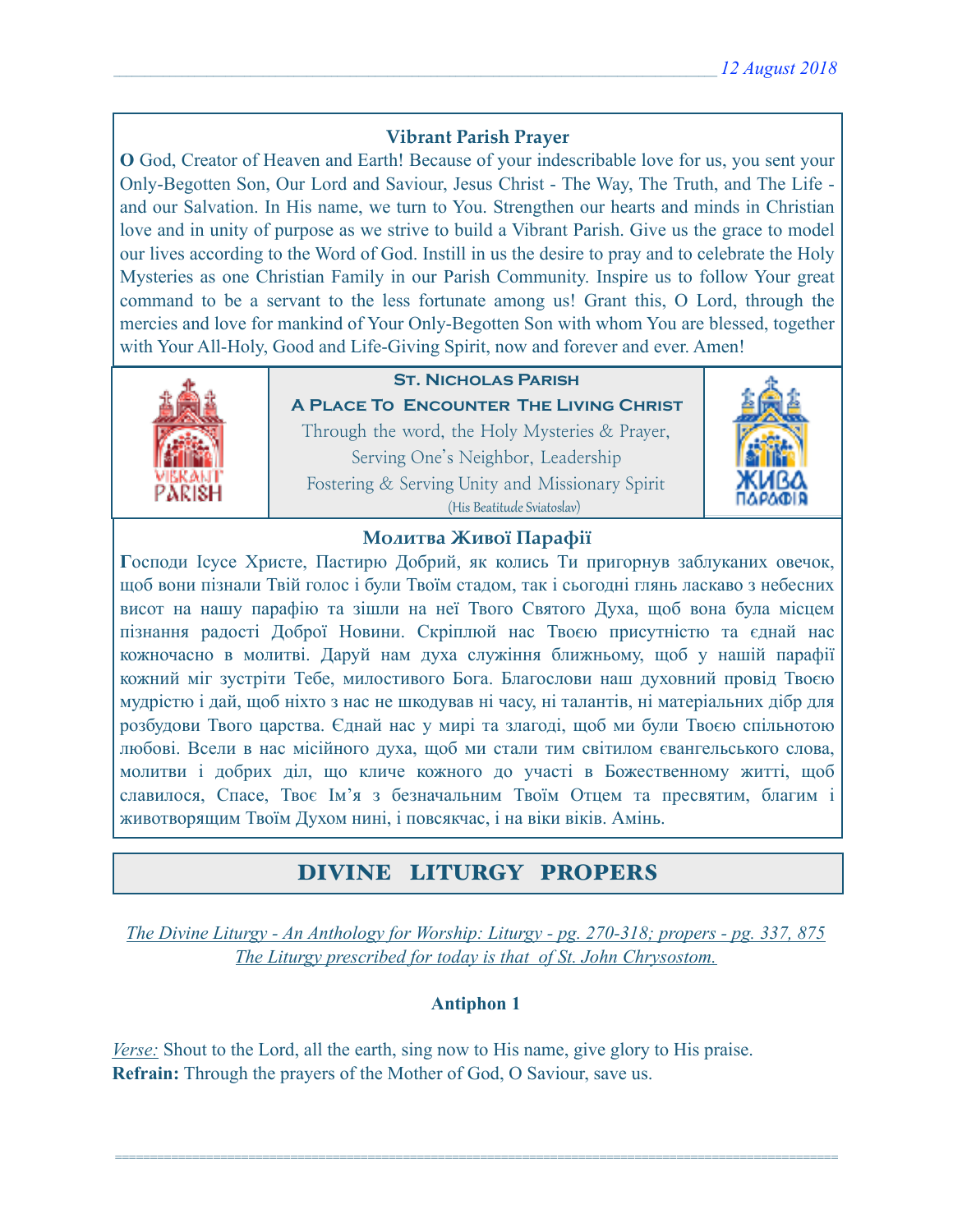*Verse:* The voice of Your thunder was in the whirlwind; Your lightning lit up the world. **Refrain:** Through the prayers of the Mother of God, O Saviour, save us.

*Verse:* You have clothed Yourself in praise and splendour; You robe Yourself in light as with a cloak.

**Refrain:** Through the prayers of the Mother of God, O Saviour, save us.

#### **Glory… Now… Only-begotten Son…**

#### **Antiphon 3**

*Verse:* Come, let us sing joyfully to the Lord, let us acclaim God, our Saviour. **Refrain:** Son of God, transfigured on the mountain, save us who sing to You: Alleluia.

*<u>Verse:</u>* Let us come before His face with praise, and acclaim Him in psalms. **Refrain:** Son of God, transfigured on the mountain, save us who sing to You: Alleluia.

*Verse:* For God is the great Lord, and the great king over all the earth. **Refrain:** Son of God, transfigured on the mountain, save us who sing to You: Alleluia.

*Entrance Verse:* Come, let us worship and fall down before Christ. **Refrain:** Son of God, transfigured on the mountain, save us who sing to You: Alleluia.

**Troparion, Tone 3:** Let the heavens be glad, let the earth rejoice,\* for the Lord has done a mighty deed with His arm.\* He trampled death by death. He became the first-born of the dead;\* He saved us from the abyss of Hades\* and granted great mercy to the world.

**Troparion, Tone 7:** You were transfigured on the mount, O Christ God,\* showing Your glory to Your disciples as much as they could bear.\* Make Your eternal light shine\* also on us who are sinners,\* through the prayers of the Mother of God,\* O Giver of Light, glory to You!

**Glory: Kontakion, Tone 3:** You rose from the tomb, O compassionate Lord,\* and led us out from the gates of death.\* Today Adam exults and Eve rejoices,\* and the prophets together with the patriarchs\* unceasingly acclaim the divine might of Your power.

**Now: Kontakion, Tone 7:** You were transfigured on the mount, O Christ God,\* and Your disciples saw Your glory as much as they could;\* that when they saw You crucified\* they might know that You suffered willingly\*, and might proclaim to the world\* that You are truly the brightness of the Father.

**Prokeimenon, Tone 3:** Sing to our God, sing; sing to our King, sing. *Verse:* Clap your hands, all you nations; shout unto God with the voice of joy.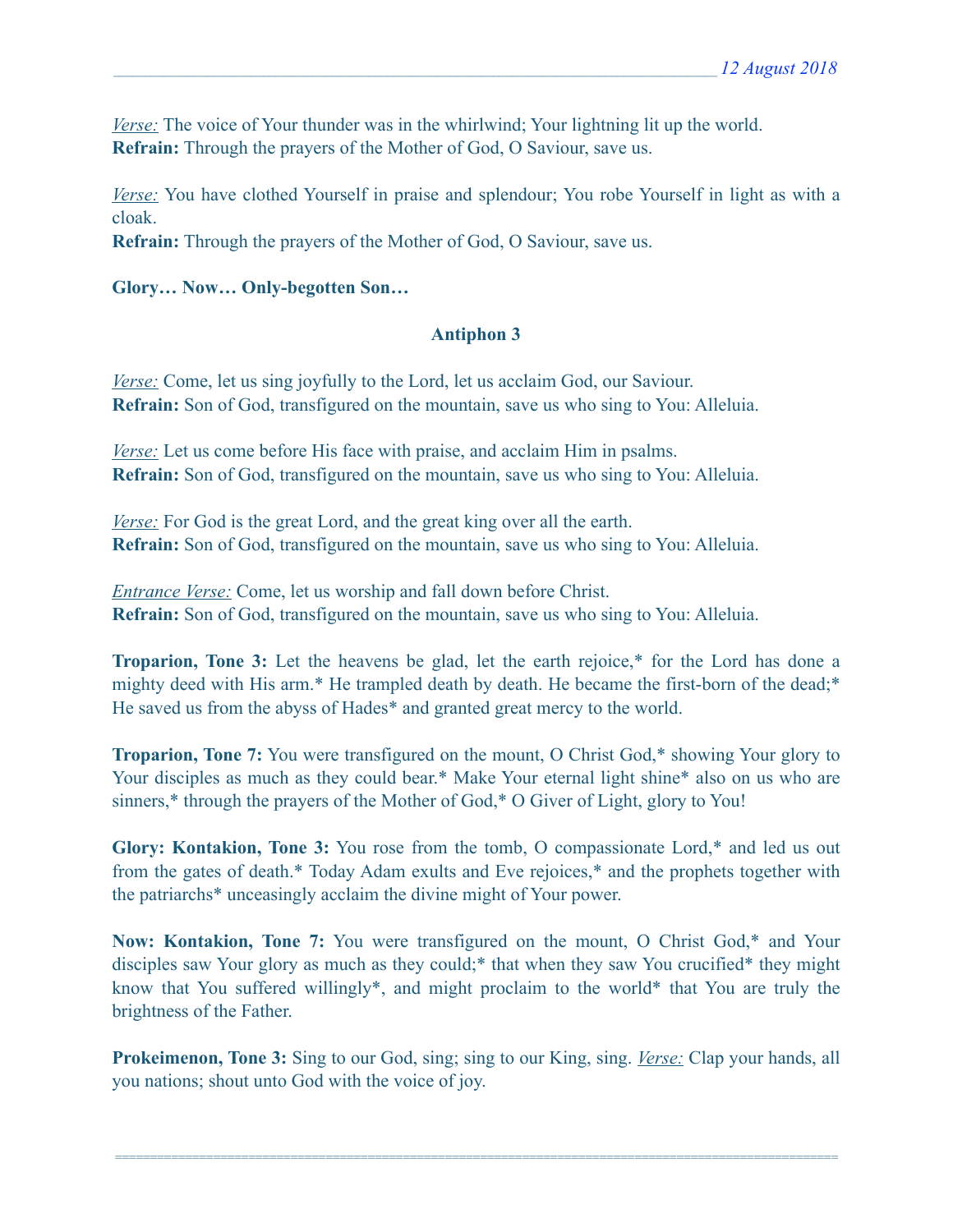**Epistle - 1 Cor. 15:1-11 - A Reading from the 1st Letter of Saint Apostle Paul to Corinthians:** Brothers and Sisters*,* now I should remind you, of the good news that I proclaimed to you, which you in turn received, in which also you stand, through which also you are being saved, if you hold firmly to the message that I proclaimed to you—unless you have come to believe in vain. For I handed on to you as of first importance what I in turn had received: that Christ died for our sins in accordance with the scriptures, and that he was buried, and that he was raised on the third day in accordance with the scriptures, and that he appeared to Cephas, then to the twelve. Then he appeared to more than five hundred brothers and sisters at one time, most of whom are still alive, though some have died. Then he appeared to James, then to all the apostles. Last of all, as to someone untimely born, he appeared also to me. For I am the least of the apostles, unfit to be called an apostle, because I persecuted the church of God. But by the grace of God I am what I am, and his grace towards me has not been in vain. On the contrary, I worked harder than any of them—though it was not I, but the grace of God that is with me. Whether then it was I or they, so we proclaim and so you have come to believe.

**Апостол - 1 Кор 15:1-11 - До Коринтян 1-e Послання Святого Апостола Павла Читання:** Браття і сестри, пригадую вам Євангелію, яку я вам проповідував, яку ви і прийняли, в якій і стоїте. Нею ви також спасаєтеся, коли держите її такою, як я вам проповідував; інакше ви увірували надармо. Я бо вам передав найперше те, що й сам прийняв був: що Христос умер за наші гріхи згідно з Писанням; що був похований, що воскрес третього дня за Писанням; що з'явився Кифі, потім дванадцятьом; опісля ж з'явився він більш, як п'ятистам братів разом, більшість яких живе й досі, деякі ж померли. Опісля з'явився Якову, згодом усім апостолам. А наостанку всіх, немов якомусь недоносові, з'явивсь і мені; бо я найменший з апостолів, я недостойний зватись апостолом, бо гонив Церкву Божу. Благодаттю Божою я є те, що є, а благодать його в мені не була марна; бож я працював більше всіх їх, та не я, але благодать Божа, що зо мною. Чи то я, отже, чи то вони, – так ми проповідуємо, і так ви увірували.

**Alleluia, Tone 3:** *Verse:* In You, O Lord, have I hoped that I may not be put to shame for ever. *Verse:* Be a protector unto me, O God, and a house of refuge to save me.

**Gospel - Мatthew 19:16-26 -** Now someone approached him and said, "Teacher, what good must I do to gain eternal life?" He answered him, "Why do you ask me about the good? There is only One who is good. If you wish to enter into life, keep the commandments." He asked him, "Which ones?" And Jesus replied, " 'You shall not kill; you shall not commit adultery; you shall not steal; you shall not bear false witness; honor your father and your mother'; and 'you shall love your neighbor as yourself.'" The young man said to him, "All of these I have observed. What do I still lack?" Jesus said to him, "If you wish to be perfect, go, sell what you have and give to (the) poor, and you will have treasure in heaven. Then come, follow me." When the young man heard this statement, he went away sad, for he had many possessions. Then Jesus said to his disciples, "Amen, I say to you, it will be hard for one who is rich to enter the kingdom of heaven. Again I say to you, it is easier for a camel to pass through the eye of a needle than for one who is rich to enter the kingdom of God." When the disciples heard this, they were greatly astonished and said,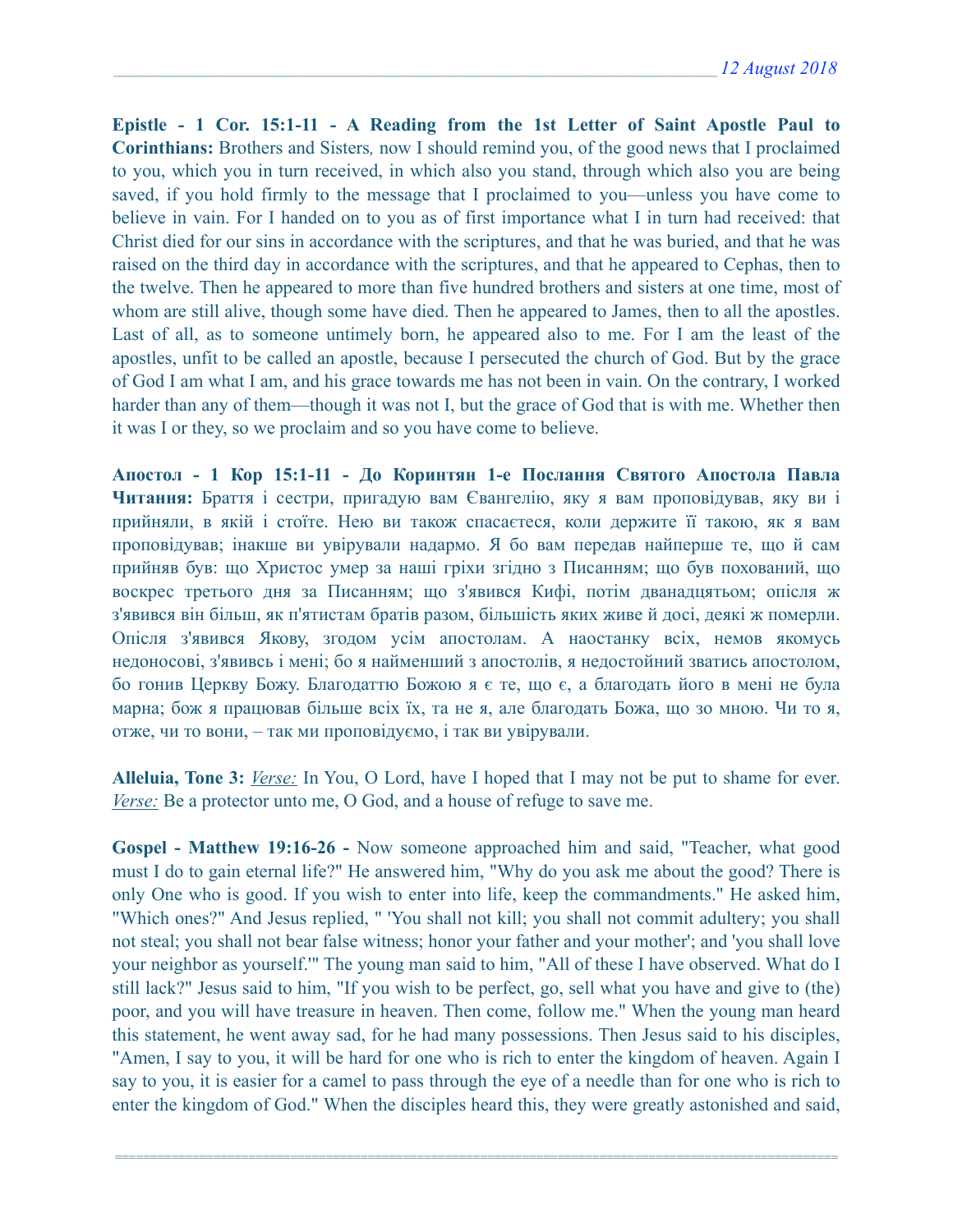"Who then can be saved?" Jesus looked at them and said, "For human beings this is impossible, but for God all things are possible."

**Євангеліє - Матея 19:16-26 -** І підійшов ось один, і до Нього сказав: Учителю Добрий, що маю зробити я доброго, щоб мати життя вічне? Він же йому відказав: Чого звеш Мене Добрим? Ніхто не є Добрий, крім Бога Самого. Коли ж хочеш ввійти до життя, то виконай заповіді. Той питає Його: Які саме? А Ісус відказав: Не вбивай, не чини перелюбу, не кради, не свідкуй неправдиво. Шануй батька та матір, і: Люби свого ближнього, як самого себе. Говорить до Нього юнак: Це я виконав все. Чого ще бракує мені? Ісус каже йому: Коли хочеш бути досконалим, піди, продай добра свої та й убогим роздай, і матимеш скарб ти на небі. Потому приходь та й іди вслід за Мною. Почувши ж юнак таке слово, відійшов, зажурившись, бо великі маєтки він мав. Ісус же сказав Своїм учням: Поправді кажу вам, що багатому трудно ввійти в Царство Небесне. Іще вам кажу: Верблюдові легше пройти через голчине вушко, ніж багатому в Боже Царство ввійти! Як учні ж Його це зачули, здивувалися дуже й сказали: Хто ж тоді може спастися? А Ісус позирнув і сказав їм: Неможливе це людям, та можливе все Богові.

*Instead of* **"It is truly..."** *we sing:* O my soul, magnify the Lord transfigured on the mountain. **Irmos, Tone 4:** Your giving birth was revealed as incorrupt;\* for it was God who came forth from your womb;\* He appeared on earth in the flesh, and made His dwelling among us.\* Thus, O Mother of God, all of us magnify you.

**Communion Hymn:** Praise the Lord from the heavens;\* praise Him in the highest.\* Alleluia, alleluia,\* alleluia.

**Prayer After Holy Communion:** Having been made worthy to partake in a mystical way of Your immaculate Body and precious Blood, O Christ our God, I acclaim and bless, worship and glorify You, and proclaim the greatness of Your saving acts, now and for ever and ever. Amen. *(more Prayers After Holy Communion on pg. 324-326 in the Anthology book).* 

**Молитва По Святім Причастю:** Таїнственно удостоївшись бути причасником Твого пречистого тіла і чесної крови, Христе Боже, оспівую і благословлю, поклоняюся, і славлю, і величаю спасіння Твої, Господи, нині і повсякчас, і на віки вічні. Амінь. *(більше Молитов По Святім Причастю на ст. 80-87 в маленькій книжечці "Божественна Літургія")*.

# ANNOUNCEMENTS

✦**HAPPY BIRTHDAY** to RICHARD DEMERCHANT and all those who celebrated their birthdays this past week. May the Lord Our God continue to bless you abundantly and the Holy Mother of God protects you at all times. Многая Літа!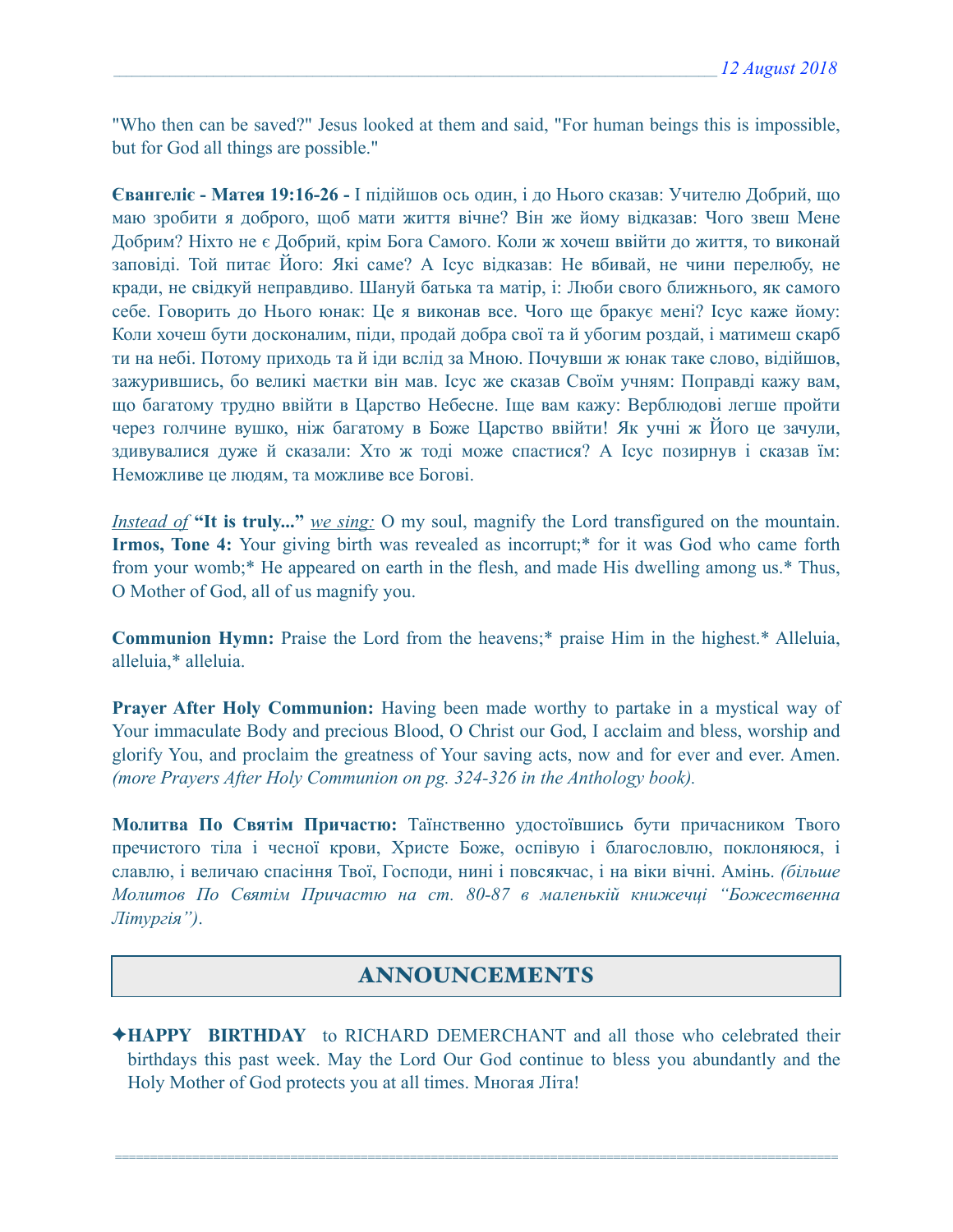- ✦**TODAY BLESSING OF THE FRUITS & VEGETABLES:** as we will celebrate Post-feast of the Transfiguration of our Lord right after Divine Liturgy we will be blessing the first fruits & vegetables and thus will give thanks to God for a good harvest.
- ✦**NEXT SUNDAY BLESSING OF THE FLOWERS:** As we will be celebrating the Post-Feast of the Dormition of the Mother of God next Sunday (August 19) right after Divine Liturgy we will be blessing flowers.
- ✦**PLEASE NOTE:** as Fr. Yuriy will be on holidays till August 26, Fr. Joe Ostopowich will be celebrating Liturgies on Sundays, August 12, 19, 26. In case of emergency please phone a hospital chaplain at 250.889.3761, 250.388.5571. In the event of the funeral please contact Fr. Joe at 604.763.3639
- ✦**PRAYER REQUEST:** Please keep in your prayers GORD HRYHORYSHEN, CORNELL BABIE and other members of our parish, our family and friends who are ailing, in hospitals, nursing homes and those who are not able to join actively in their community.
- ✦**ST. NICHOLAS BOOK STORE:** The Divine Liturgy An Anthology of Worship **\$25**; "Christ Our Pascha" Catechism of the Ukrainian Catholic Church/"Христос Наша Пасха" Катехизм Української Католицької Церкви - **\$25**; "Sing to Our God" hymn book - **\$15**; Молитовник "Прийдіте Поклонімся" - **\$10**.
- ✦**TRAVELING ICON:** Anyone interested in gracing their home with Christ The Teacher Icon can call Darlene DeMerchant at 250.727.3837.
- ✦**PARISH CALENDAR OF BIRTHDAYS & ANNIVERSARIES:** If you would like to be included in our Parish Calendar of Birthday and Anniversary celebrations, please put date in our calendar located at the church vestibule. Each week, we will list the names in our parish bulletin so we can celebrate these happy occasions together!
- ✦**JOIN OUR CHOIR:** Do you enjoy singing? Please consider joining our St Nicholas Parish Choir and remember that we ALWAYS looking for new members! Contact Motria Koropecky for details at 250.658.3051.
- ✦**CATECHISM ANNOUNCEMENT:** "*And they were bringing to Him also the infants, in order that He may be touching them; but after the disciples saw it, they rebuked them. But Jesus called them to Himself and said, Let alone the little children to come to Me, and cease hindering them; for of such is the kingdom of God*." We are happy to welcome all children to our St. Nicholas The Wonderworker catechism program. Weekly classes are scheduled Sunday morning during Divine Liturgy. We want your children to learn more about their Catholic faith, sacred scripture, feast days, and religious practices and customs of the Ukrainian Catholic church. If you have any questions, please do not hesitate to contact Marian Chalifoux at 250.507.1005.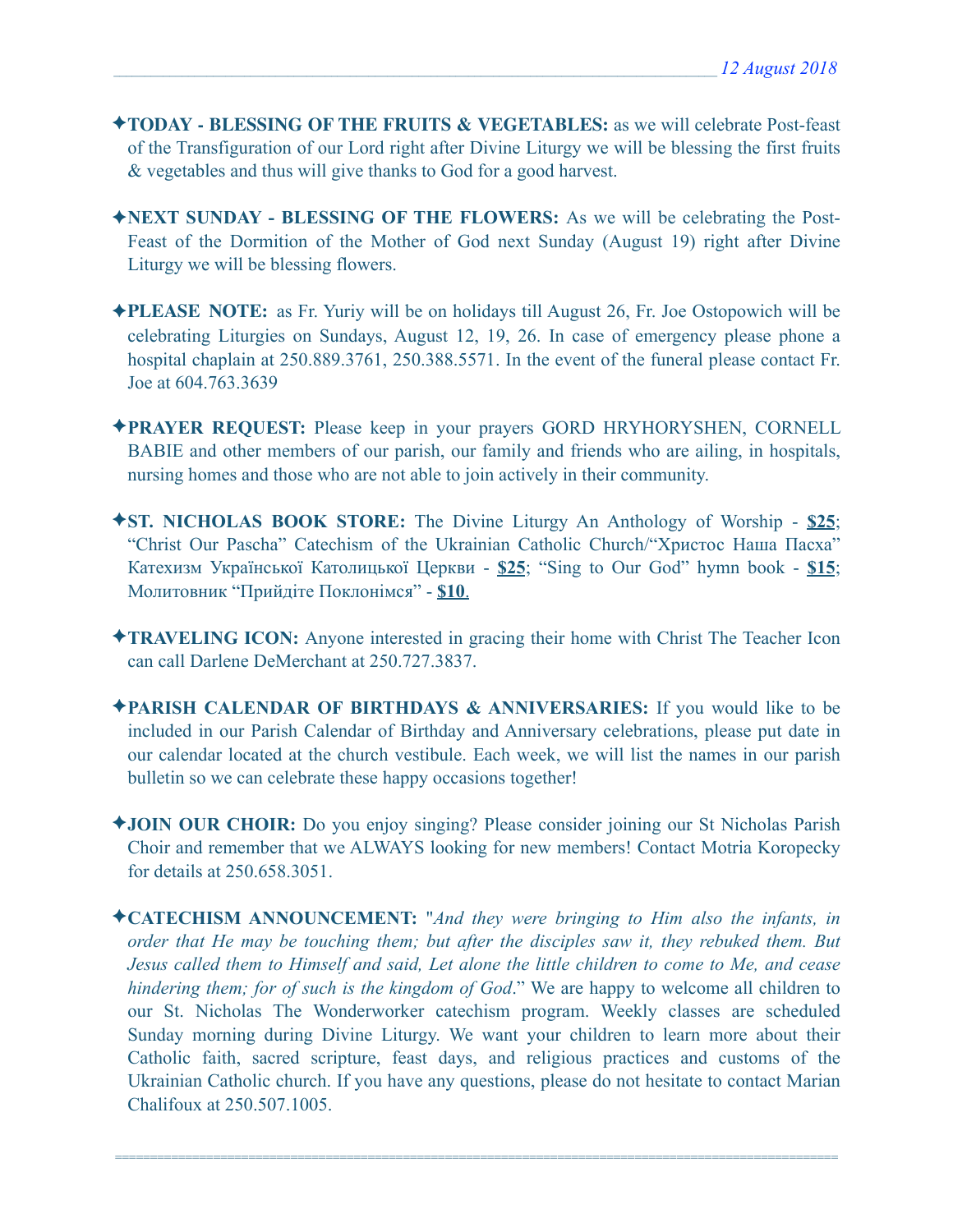- ✦**THRIFTY'S PRE-PAID FOOD CARDS** We all have to buy groceries. Why not have 6% of it returned back to the church at no extra charge! Cards are available in \$100, \$200, and \$500 denominations. Talk to Alec after today's liturgy to pre- order your cards. We need to sell A LOT of them! We encourage you to consider purchasing them for yourselves as gifts too.
- **★BE A STEWARD:** Have you ever wondered what more can you do to help our parish? Here are some suggestions: **Steward** of property security; **Steward** of grounds cleaning; **Steward** of cleaning church; **Steward** of church linen; **Steward** of outreach; **Steward** of caring; **Steward** of prayer; **Steward** of service. Quite often, our homebound or senior members, once active in their younger years, want to find purpose in their senior years. It's not only about doing but about "BEING" present to others. Contact Fr. Yuriy **OR** Darlene DeMerchant for more information. You will be amazed how "BEING" can make a difference.
- ✦**PARISH LIBRARY:** please visit our parish library and browse through the books on spirituality, church history, iconography, history of the Ukrainians in Canada, children's books and more… The library is located in the church vestibule. Please use a library book sign out form when borrowing a book.
- ✦**SUNDAY COFFEE VOLUNTEERS** act as hosts and serve light refreshments following the Sunday morning Divine Liturgy, providing an opportunity for the faithful to socialize with friends and visitors following their shared worship experience. We thank all of our parishioners who kind volunteer to serve refreshments. Whether you are new to the Parish, or are a longtime members, please join us for coffee. Please speak with Robert if you would like to volunteer.
- ✦**WE SHARE THE AIR:** Please keep it healthy and fragrant free. Someone in this area is scent-sitive. The chemicals used in scented products can make some people sick, especially those with fragrance sensitivities, asthma, allergies and other respiratory ailments. PLEASE DO NOT \*wear perfume, cologne, lotion, aftershave and other fragrances; \*USE unscented personal care products. Be Sensitive to Others. Thank you for your understanding. *St. Nicholas parish.*

### READING THE CATECHISM *"CHRIST - OUR PASCHA"*



#### *5) Holy Communion*

*#445* Holy Communion crowns the participation of the Christian in the Divine Liturgy. Our Lord said: "Unless you eat the flesh of the Son of Man and drink his blood, you have no life in you" ( Jn 6:53). The Holy Fathers emphasized the need to receive Communion at the Liturgy: "Tell